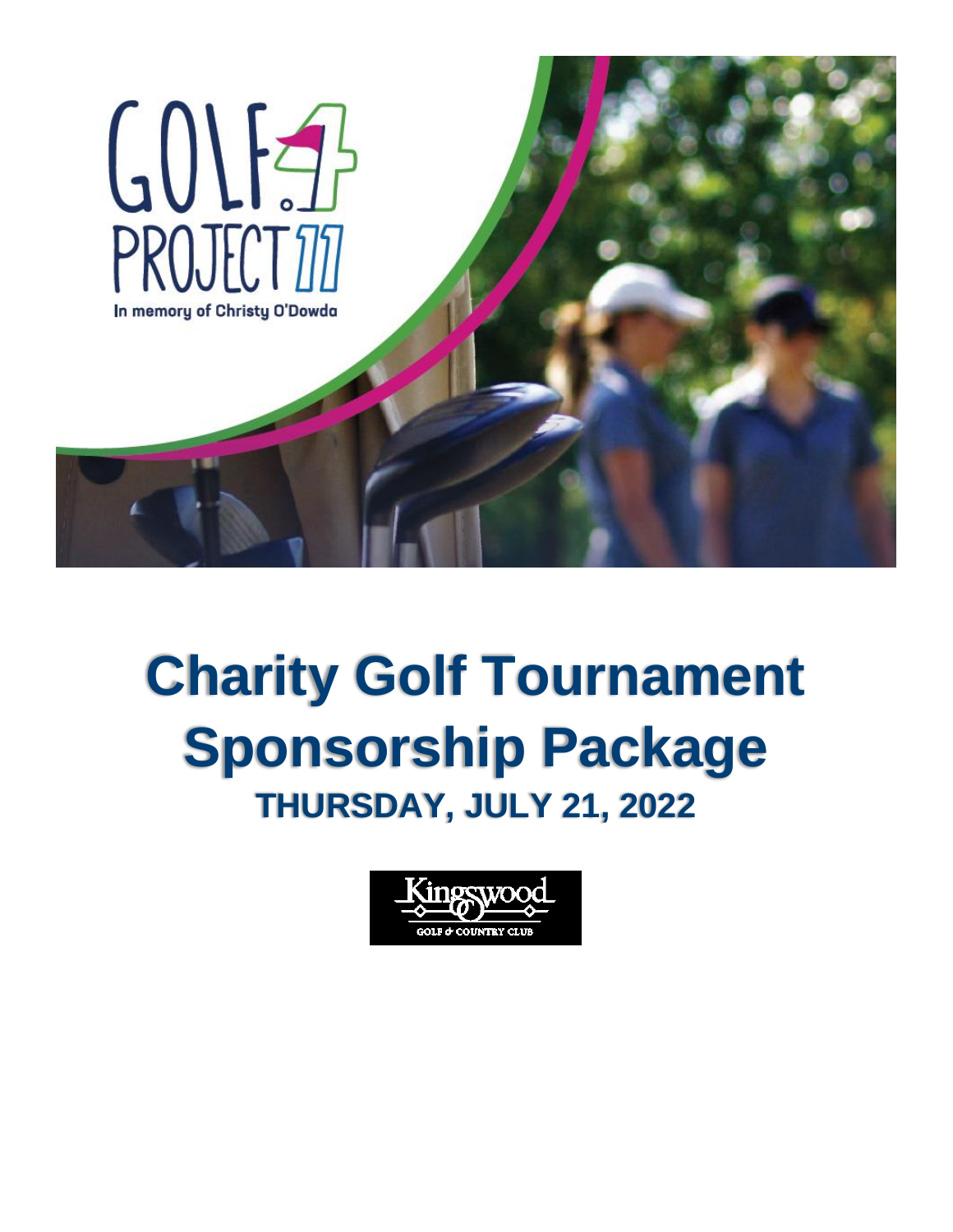# $|.\,|$  $\mathsf{L}$ *In memory of Christy O'Dowda Project 11 needs your help!!*

Project 11 is inspired and created in honor of #11, Rick Rypien, former player of the Winnipeg Jets and Manitoba Moose. Project 11 supports our youth from Kindergarten through High School with virtual educational tutorials about Mental Wellness.

Project 11 is an engaging cross-curricular proactive program targeting Manitoba's English Language Arts and Health Education outcomes. Weekly lessons and daily activities have been designed to help support students and teachers in bringing mental health awareness, along with positive coping skills into their lives.

\_\_\_\_\_\_\_\_\_\_\_\_\_\_\_\_\_\_\_\_\_\_\_\_\_\_\_\_\_\_\_\_\_\_\_\_\_\_\_\_\_\_\_\_\_\_\_\_\_\_\_\_\_\_\_\_\_\_\_\_\_\_\_\_\_\_\_

#### **FORMAT:**

- **Texas scramble**
- **Lunch & Registration: 10:30-11:45 AM**
- Shot Gun Start: NOON
- Cost per Player: \$200.00 (Early Bird \$175, before June 1)

#### **FEES INCLUDE:**

- **Green Fees**
- **Refreshments**
- **Power cart**
- **Tee Gift**
- **Prizes**
- **-** Awards Dinner

REGISTRATION . DONATIONS . INFORMATION GOLF4PROJECT11@SHAW.CA